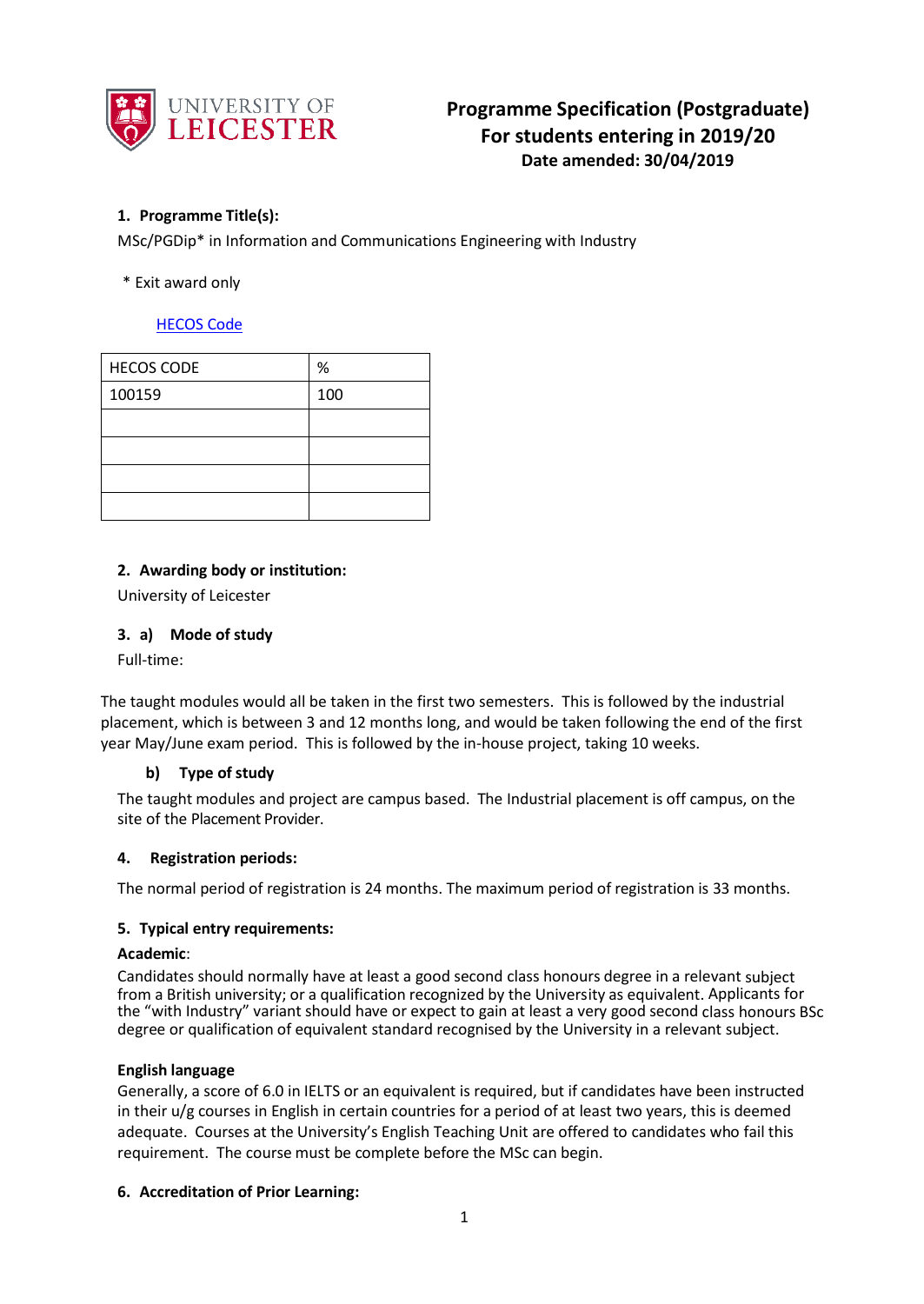None

# **7. Programme aims:**

The programme aims to introduce and develop the techniques and knowledge relevant to the design of modern integrated communication and information systems. The course covers the design of embedded systems, digital signal processing techniques, methods of digital communication, together with the study of a variety of radio systems.

Students should be able to:

• Demonstrate specific knowledge and understanding of advanced topics in information processing and communications and to be able to apply this knowledge in the design and simulation of realworld systems;

• Describe their role in their company and the company's role in relation to customers and the industrial sector in which it sits;

• Continue to develop their professional engineering education through CPD programmes of related areas;

• Work effectively as part of both multi- and single-disciplinary teams;

• Demonstrate clear communication skills and be competent users of IT communication techniques (e.g. oral presentation and report writing);

• Pursue research (MSc graduates only);

For this 'with industry' variant, these additional programme aims apply:

- Prepare students for career and training opportunities which relates to their degree in both the private and public sectors, and voluntary organisations.
- Construct effective applications for placement opportunities
- Provide students the opportunity to recognise suitable plans for transitioning into the workplace

# **8. Reference points used to inform the programme specification:**

- QAA Benchmarking Statement
- Framework for Higher Education Qualifications (FHEQ)
- UK Quality Code for Higher Education
- Engineering Accreditation Board (EAB) Masters Degree other than Integrated Masters, and EngD Learning Outcomes (AHEP 3rd Edition)
- UK-SPEC (UK Standard for Professional Engineering Competence)
- Engineering Council Compensation and Condonement requirements November 2018.
- University Learnin[g Strategy](https://www2.le.ac.uk/offices/sas2/quality/learnteach)
- [University Assessment Strategy](https://www2.le.ac.uk/offices/sas2/quality/learnteach)
- University of Leicester Periodic Developmental Review Report
- External Examiners' reports (annual)
- United Nations Education for Sustainable Development Goals
- Student Destinations Data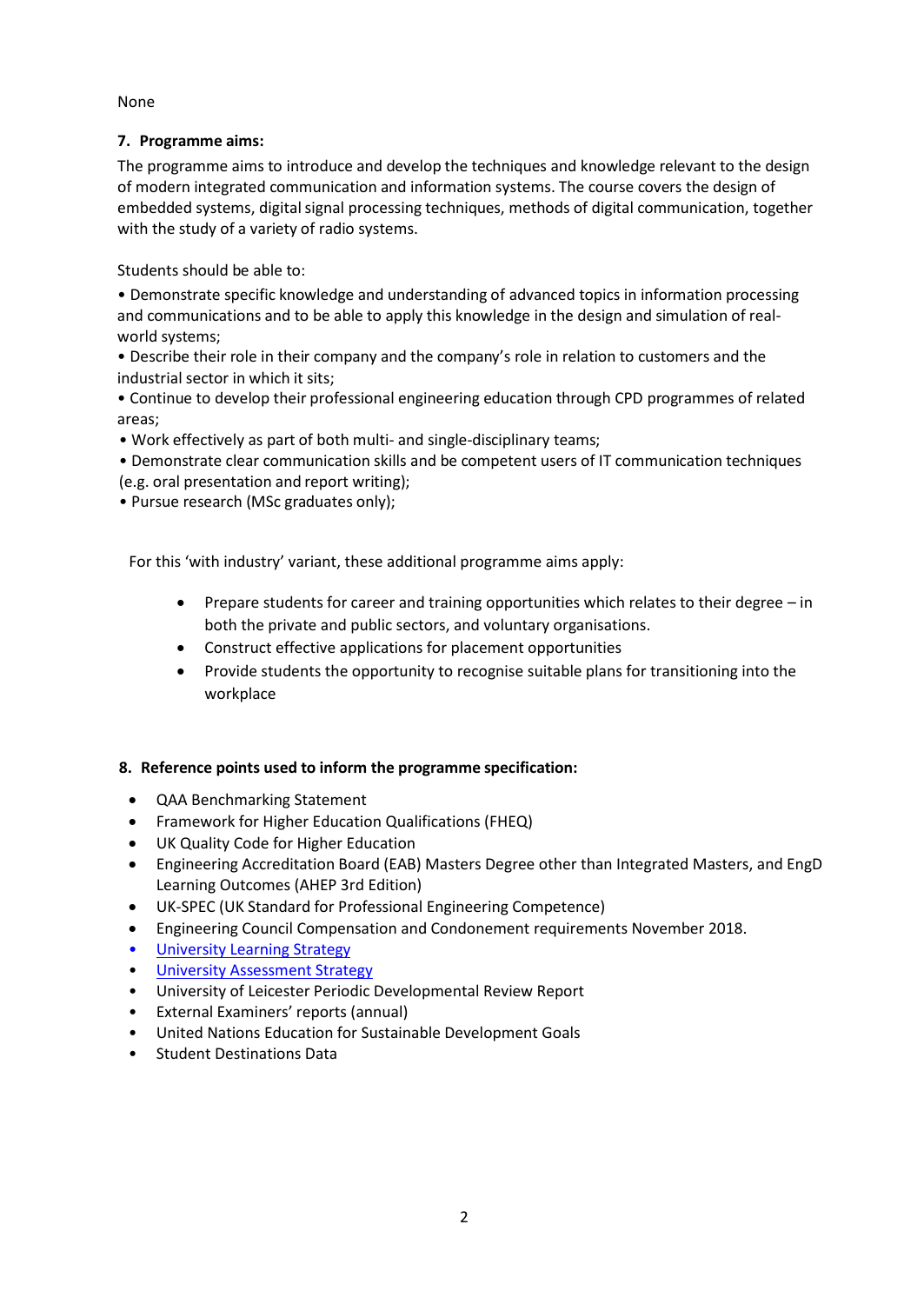| 9. Programme Outcomes:                      |                                                |                                       |  |  |  |  |  |
|---------------------------------------------|------------------------------------------------|---------------------------------------|--|--|--|--|--|
| <b>Intended Learning</b><br><b>Outcomes</b> | <b>Teaching and Learning</b><br><b>Methods</b> | <b>How Demonstrated?</b>              |  |  |  |  |  |
| (a) Subject and Professional skills         |                                                |                                       |  |  |  |  |  |
| Knowledge                                   |                                                |                                       |  |  |  |  |  |
| Core knowledge of radio systems,            | Lectures, Specified reading,                   | Module examinations, Laboratory       |  |  |  |  |  |
| digital communications, digital             | Laboratory classes, Design                     | and design exercise reports,          |  |  |  |  |  |
| signal processing and                       | exercises, Tutorials                           | oral presentations                    |  |  |  |  |  |
| embedded systems                            |                                                |                                       |  |  |  |  |  |
|                                             |                                                |                                       |  |  |  |  |  |
| Practical experience of the                 |                                                |                                       |  |  |  |  |  |
| application of Engineering                  |                                                |                                       |  |  |  |  |  |
| knowledge to real world                     |                                                |                                       |  |  |  |  |  |
| scenarios, through the                      |                                                |                                       |  |  |  |  |  |
| industrial placement.                       |                                                |                                       |  |  |  |  |  |
|                                             | <b>Concepts</b>                                |                                       |  |  |  |  |  |
| Design of modern radio, digital             | Lectures, Practical classes, Tutorials         | Module examinations, Laboratory       |  |  |  |  |  |
| signal processing, and                      |                                                | and design exercise reports,          |  |  |  |  |  |
| embedded systems                            |                                                | oral presentations                    |  |  |  |  |  |
|                                             | <b>Techniques</b>                              |                                       |  |  |  |  |  |
| Practical demonstration of                  | Laboratory classes, Individual Project         | Laboratory and design exercise        |  |  |  |  |  |
| experimental methods,                       | supervision, Practical                         | reports, Individual Project           |  |  |  |  |  |
| Competent use of a variety of               | demonstrations, Lectures                       | progress and report, Module           |  |  |  |  |  |
| engineering design tools.                   |                                                | examinations                          |  |  |  |  |  |
| Practical experience of the                 |                                                |                                       |  |  |  |  |  |
| application of Engineering                  |                                                |                                       |  |  |  |  |  |
| techniques to real world                    |                                                |                                       |  |  |  |  |  |
| scenarios, through the                      |                                                |                                       |  |  |  |  |  |
| industrial placement.                       |                                                |                                       |  |  |  |  |  |
|                                             |                                                |                                       |  |  |  |  |  |
|                                             | <b>Critical analysis</b>                       |                                       |  |  |  |  |  |
| Critical appraisal of results.              | Laboratory, design exercise and                | Laboratory and design exercise        |  |  |  |  |  |
| Critical review of literature               | project supervision                            | reports, Project report               |  |  |  |  |  |
|                                             | Presentation                                   |                                       |  |  |  |  |  |
| Presentation of scientific                  | Tutorials, Module seminars,                    | Module presentations,                 |  |  |  |  |  |
| results, Participation in                   | Laboratory classes, Group                      | Individual project report             |  |  |  |  |  |
| scientific discussion                       | project supervision, Project                   |                                       |  |  |  |  |  |
| <b>Intended Learning</b>                    | <b>Teaching and Learning</b>                   | <b>How Demonstrated?</b>              |  |  |  |  |  |
| <b>Outcomes</b>                             | <b>Methods</b>                                 |                                       |  |  |  |  |  |
|                                             | <b>Appraisal of evidence</b>                   |                                       |  |  |  |  |  |
| Experimental methods, Project               | Lectures, Laboratory classes, Project          | Written examinations, Laboratory      |  |  |  |  |  |
| design                                      | supervision                                    | and design exercise reports,          |  |  |  |  |  |
|                                             |                                                | Project reports                       |  |  |  |  |  |
|                                             | (b) Transferable skills                        |                                       |  |  |  |  |  |
|                                             | <b>Research skills</b>                         |                                       |  |  |  |  |  |
| Literature review, Experimental             | Tutorials, lectures, Laboratory classes,       | Design project, oral presentations,   |  |  |  |  |  |
| design, Laboratory skills, Data             | Project supervision meetings                   | Coursework, Individual project report |  |  |  |  |  |
| analysis                                    |                                                |                                       |  |  |  |  |  |
|                                             | <b>Communication skills</b>                    |                                       |  |  |  |  |  |
| Report writing, Scientific                  | Industrial experience individual               | Laboratory and design reports,        |  |  |  |  |  |
| communication, communication                | presentations                                  | Individual project report             |  |  |  |  |  |
| with peers, non-technical                   |                                                |                                       |  |  |  |  |  |
| managers, technicians etc.                  |                                                |                                       |  |  |  |  |  |
|                                             |                                                |                                       |  |  |  |  |  |
| Learning how to work and                    |                                                |                                       |  |  |  |  |  |
| communicate in a modern                     |                                                |                                       |  |  |  |  |  |
| industrial environment                      |                                                |                                       |  |  |  |  |  |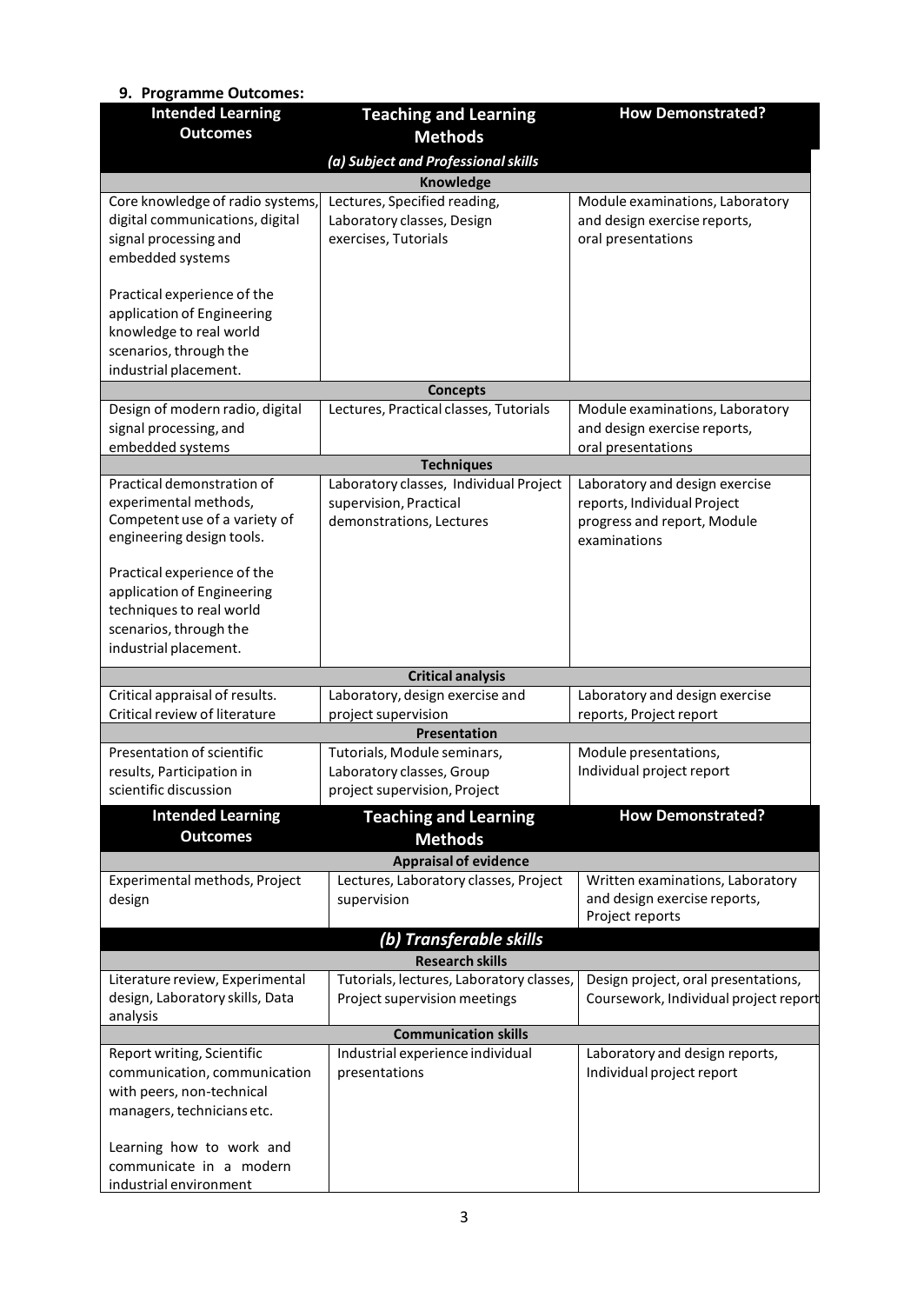| Data presentation                 |                                            |                                        |  |  |  |
|-----------------------------------|--------------------------------------------|----------------------------------------|--|--|--|
| Use of IT and statistics to show  | Project supervision meetings,              | Laboratory reports, Individual project |  |  |  |
| general trends in data            | supervision in laboratory classes          | report                                 |  |  |  |
|                                   |                                            |                                        |  |  |  |
| Practical experience of the       |                                            |                                        |  |  |  |
| application of Engineering        |                                            |                                        |  |  |  |
| software within modern            |                                            |                                        |  |  |  |
| industry                          |                                            |                                        |  |  |  |
| Information technology            |                                            |                                        |  |  |  |
| Competent use of a variety of     | Lectures, Laboratory classes, Project      | PC-based examination (EG7012),         |  |  |  |
| engineering design tools. Able to | supervision                                | laboratory reports, Individual project |  |  |  |
| write code for Matlab and         |                                            | report                                 |  |  |  |
| embedded applications             |                                            |                                        |  |  |  |
|                                   | <b>Problem solving</b>                     |                                        |  |  |  |
| Recognition, diagnosis and        | Making functioning models and              | laboratory reports, design report,     |  |  |  |
| solution of engineering issues    | explaining their output in of a            | Individual project report              |  |  |  |
|                                   | variety of engineering design tools.       |                                        |  |  |  |
| <b>Working relationships</b>      |                                            |                                        |  |  |  |
| Project management, Working in    | Industry-based experience, laboratory      | Project report, Assessment of          |  |  |  |
| a company                         | classes                                    | supervised project work by mentor      |  |  |  |
| <b>Managing learning</b>          |                                            |                                        |  |  |  |
| Time management, Organization     | Tutorials, Library and IT skills sessions, | Laboratory work design project and     |  |  |  |
| skills, study skills              | Directed reading for design project        | individual project                     |  |  |  |
| Career management                 |                                            |                                        |  |  |  |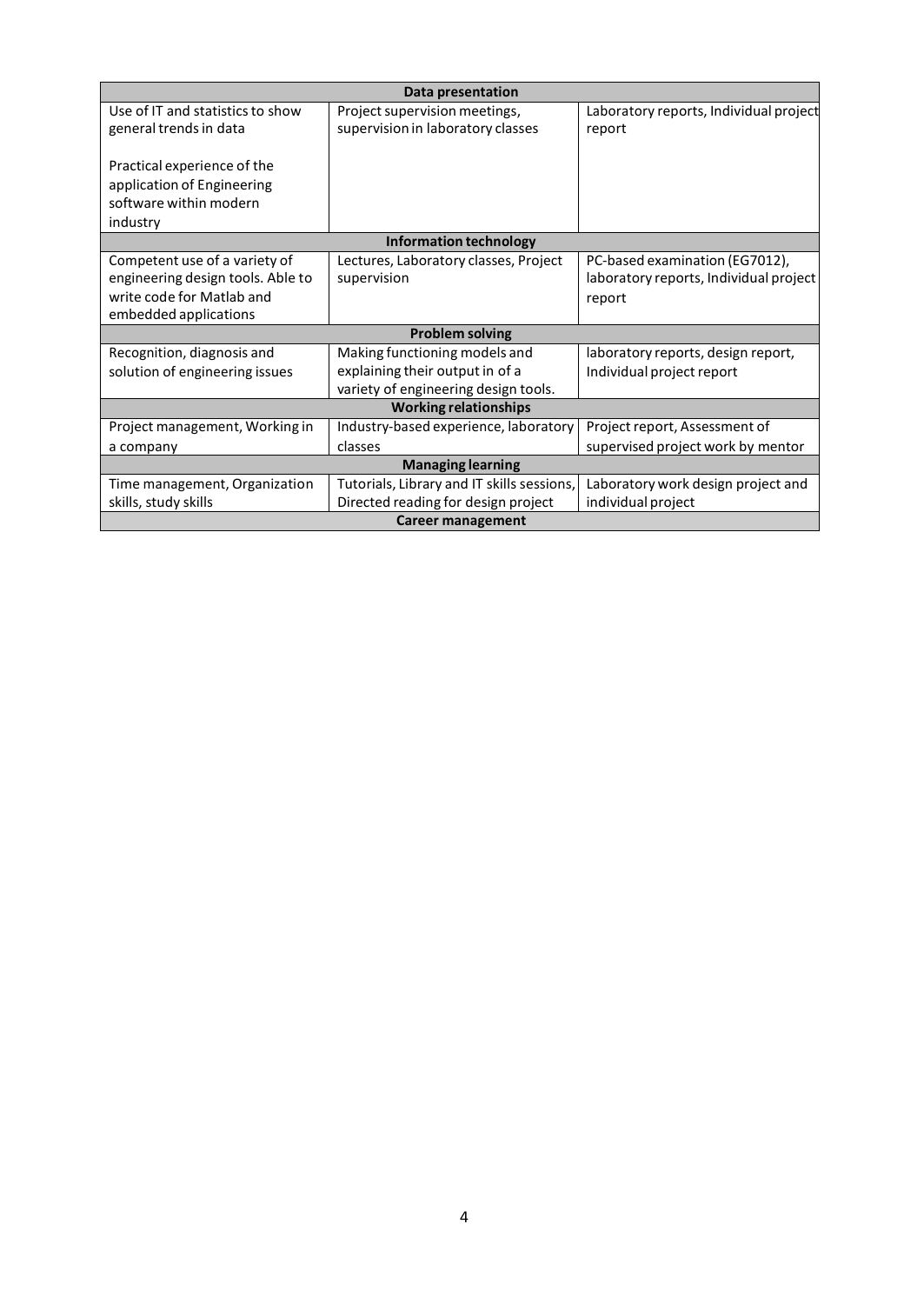| 1. Select appropriate resources Placement preparation 1 & 2: |                                    | Formative module feedback                                             |
|--------------------------------------------------------------|------------------------------------|-----------------------------------------------------------------------|
| for researching/securing                                     |                                    | through session tasks and                                             |
| placement opportunities                                      | Students are provided with         | exercises                                                             |
| 2. Explain the process for                                   | dedicated and timetabled sessions  |                                                                       |
| applying for and securing a                                  | to prepare to search and secure an |                                                                       |
| relevant placement                                           | industrial placement.              |                                                                       |
| 3. Construct effective                                       |                                    |                                                                       |
| applications for placement                                   |                                    |                                                                       |
| opportunities                                                |                                    |                                                                       |
| 4. Recognise suitable plans for                              | Problem solving classes,           |                                                                       |
| transitioning into a                                         | Masterclasses, Career development  |                                                                       |
| placement                                                    | programmes, Independent            |                                                                       |
| 5. Apply the theoretical and                                 | research.                          |                                                                       |
| practical aspects of the                                     |                                    | Completion of Monthly Reflective                                      |
| material studied at the                                      | On placement:                      | Journals to record skills                                             |
| University and demonstrate                                   |                                    | development, major                                                    |
| the personal and                                             | Students undertake a minimum of    | achievements, key areas of work,                                      |
| professional skills necessary                                | 3 months experience in the         | learning points and challenges                                        |
| for your role within the                                     | workplace.                         | overcome.                                                             |
| organisation.                                                |                                    |                                                                       |
| 6. Compose a Professional                                    |                                    | Assessed by a Placement Portfolio,                                    |
| Development Plan                                             |                                    | comprising of a Reflective                                            |
| considering your strengths,                                  | Project supervision,               | Summary, Professional                                                 |
| development areas and                                        | independent research               | Development Plan, and Updated                                         |
| motivations for your next                                    |                                    | CV (excluded from word count) to<br>formally assess on a pass or fail |
| step<br>7. Modify your CV to include                         |                                    | basis.                                                                |
| the skills and experience you                                |                                    |                                                                       |
| have gained through your                                     |                                    | Formative feedback during a                                           |
| significant experience gained                                |                                    | Placement Visit (in person or via                                     |
| in the past 12 months                                        |                                    | Skype) from Placement Provider                                        |
|                                                              |                                    | and Placement Tutor regarding                                         |
|                                                              |                                    | reflection on skills development,<br>areas of strength and weakness   |
|                                                              |                                    | and contribution to the                                               |
|                                                              |                                    | workplace.                                                            |
|                                                              |                                    |                                                                       |

### **10. Special features:**

The course is accredited by IET and InstMC subject to 5 yearly re-accreditation.

- i. After completing the eight taught modules and exams in the first year of the course, students will carry out between 3 and 12 months employment in an industrial placement. Students will be encouraged to undertake the maximum period of employment possible, to gain the full benefit of experience in industry.
- **ii.** On the return from an industrial placement, the Placement Student will carry out an in-house project in the School or Department, as per the normal non-Industry MSc The project will be supervised and assessed within the Department. The project title will be decided, in conjunction with the Placement Student, while they are on placement.
- iii. During the industrial placement, appropriate support will be provided by the School or Department as defined in the Code of Practice.
- **iv.** Placement Students will be expected to complete a Monthly Reflective Journal to record their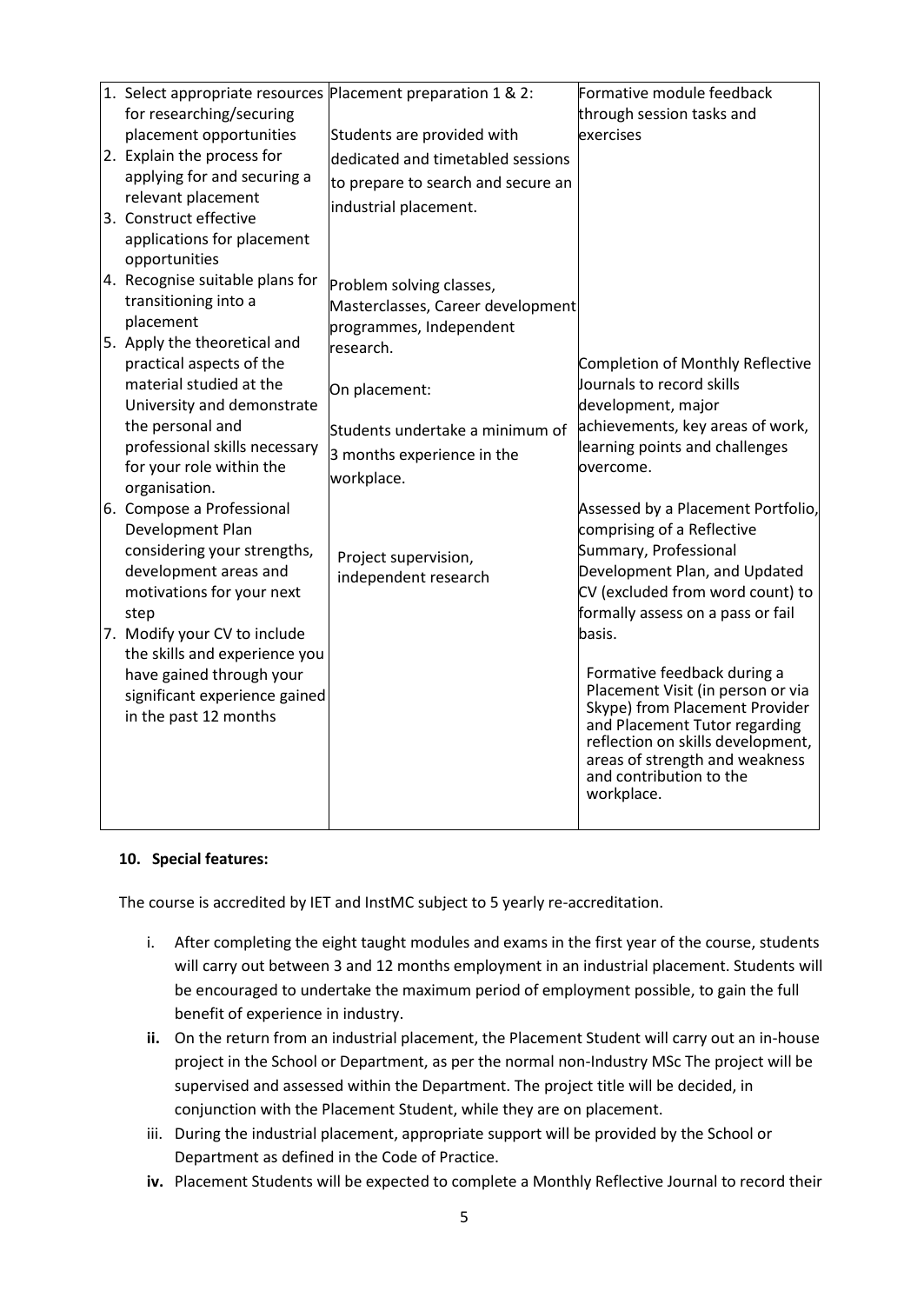training. This will support the Placement Student to complete the Placement Portfolio which is assessed on a pass/fail basis, and will have no credit weighting in the MSc.

**v.** Placement Students who do not pass the assessment or meet the minimum duration of an industrial placement will receive the standard MSc degree.

# **11. Indications of programme quality:**

The programme is subject to all normal departmental, college and institutional academic quality assurance processes.

It is the student's responsibility to secure an industrial placement. Students are invited to attended Placement Preparation modules, additional support workshops and 1-2-1 appointments with the Career Development Service. Employer led activities provide a platform for students to engage with organisations who are recruiting students for year in industry roles.

The 'with Industry' MSc relies on the Placement Provider to provide work suitable for an MSc student. To ensure the role is relevant, the School or Department assesses the industrial placement through the University's Placement Approval Process. The Placement Provider will be asked to provider:

- An indication of the area of the organisation where the Placement Student will work.
- An indication of the area of expertise that the Placement Student should have or will gain.
- Whether the work is suitable only for a UK national, for and EU national or for an overseas student.
- The resources available to the Placement Student. For example, design software, textbooks, laboratory equipment, product specimens, access to facilities in the organisation.
- Identification of a suitable industrial mentor (i.e. a graduate with knowledge of the area and at least a couple of years of experience in the field).

When a Placement Student starts an industrial placement, they will be required to complete health and safety documents and confirm they have completed a formal induction process no later than the 2nd week of placement.

Placement Students will be provided with a Study Guide for their industrial placement and support them to complete the assessment. The School or Department will undertake a placement start check, regular communications, visits to the workplace (physical and/or virtual) and evaluation. Communication and contact between the Placement Student, Placement Provider and University provides support should issues arise.

# **12. Scheme of Assessment**

As defined i[n Senate Regulation 6:](http://www.le.ac.uk/senate-regulation6) Regulations governing taught postgraduate programmes of study.

The following additional award requirements for this programme have been approved:

- This programme follows the Scheme of Assessment for Master degree programmes with a structure of 120 credits of taught modules and a project of 60 credits, with the variation (required by the Engineering Council for accreditation purposes) that a maximum of 15 credits may be failed at grade D (40-49%) and no credits failed at grade F (0-39%). Students who fail to meet this criterion will be considered for an interim award based on the taught component of the programme.
- A student who successfully completes an industry placement but does not meet the award requirements for an MSc may be considered for the exit award of PGDip with industry.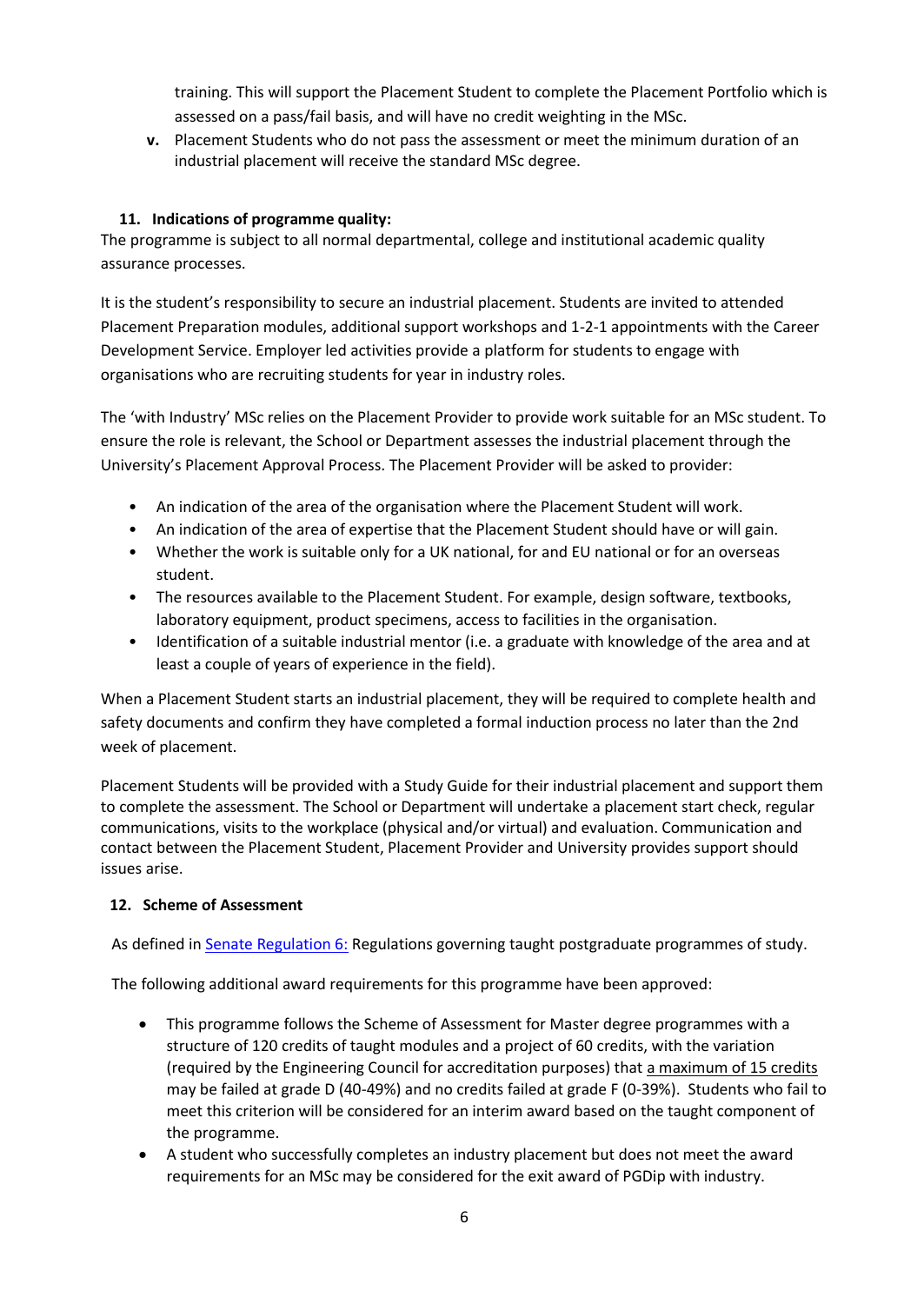## **13. Progression points**

As defined i[n Senate Regulation 6:](http://www.le.ac.uk/senate-regulation6) Regulations governing taught postgraduate programmes of study. The following additional award requirements for this programme have been approved:

A Placement Student will revert back to the degree without Year in Industry if:

- 1. At the semester 1 exam board, they have less than one module at merit level and any failed modules at <50%. No progression rule is applied at the semester 2 exam board. In the case of failed modules with mitigating circumstances, the semester 1 board will use its discretion.
- 2. They fail to secure an industrial placement role.
- 3. They fail to pass the assessment related to the industrial placement.
- 4. The industrial placement ends early due to the behaviour of the Placement Student not being in accordance with the University's Regulations for Students, Student Responsibilities. The Placement Student will need to return to the University and carry out an in-house project in the School or Department, as per the normal non-Industry MSc. To prevent such an incident from happening, processes are in place to identify any possible issues or concerns early in the industrial placement role. This includes a start check, regular communications, visits to the workplace (physical and/or virtual) and evaluation. Communication and contact between the Placement Student, Placement Provider and University provides support should issues arise.
- 5. They discontinue their industrial placement and carry out an in-house project in the School or Department, as per the normal non-Industry MSc.

In the event that a Placement Student is moved to the standard campus-based MSc, the Placement Provider will be notified immediately. For overseas students, the UKBA will also be informed immediately. Placement Provider's will be made that any contract of employment shall be made subject to satisfactory completion of the taught part of the MSc.

Three months is the minimum time required for an industrial placement to be formally recognised. If the industrial placement is terminated earlier than 3 months as a result of event outside of the Placement Students control (for example redundancy, or company liquidation), the following process will be adopted:

- 1. If the Placement Student has completed less than 2 months, they will be supported to search for another placement to take them up to the required minimum of 3 months for the industrial placement to be formally recognised. If the Placement Student does not find a placement to meet this criteria they will be required to suspend and transferred onto the degree without industry.
- 2. If the Placement Student has completed 2 months, they will be supported to search for another placement to take them up to the 3 months required for the industrial placement to be formally recognised. If the Placement Student cannot source an additional placement to take them to 3 months, assessments related to the industrial placement will be set for the student to make it possible for the individual learning objectives for the industrial placement to be met. This will allow with industry to be recognised in the degree certificate.
- 3. The duration of time between the two Placement Providers to meet the minimum 3 months of an industrial placement must not exceed the period of time required to comply with visa requirements.
- 4. A Placement Student is permitted to undertake an industrial placement which runs across two academic years.